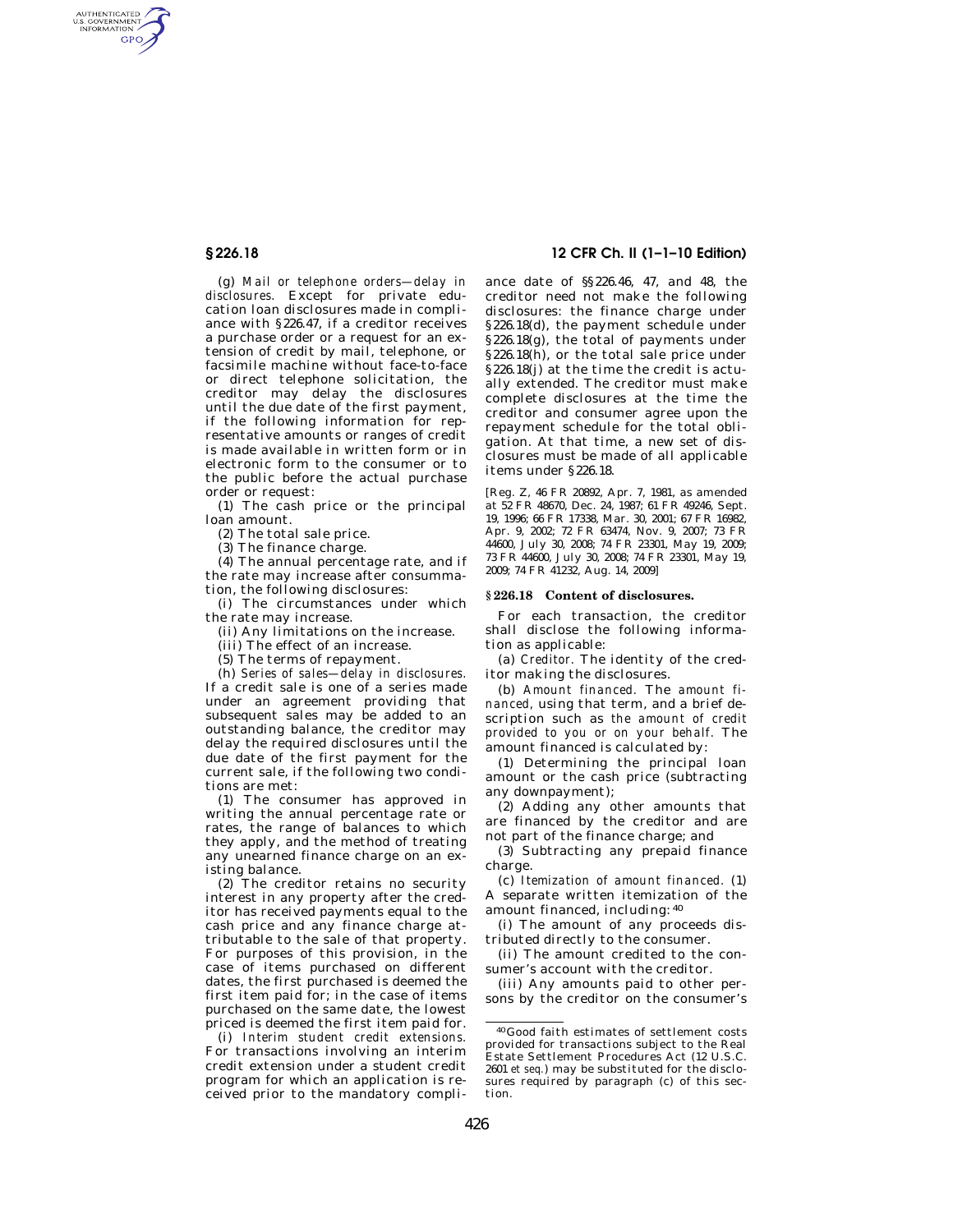## **Federal Reserve System § 226.18**

behalf. The creditor shall identify those persons. 41

(iv) The prepaid finance charge.

(2) The creditor need not comply with paragraph  $(c)(1)$  of this section if the creditor provides a statement that the consumer has the right to receive a written itemization of the amount financed, together with a space for the consumer to indicate whether it is desired, and the consumer does not request it.

(d) *Finance charge.* The *finance charge,* using that term, and a brief description such as ''the dollar amount the credit will cost you.''

(1) *Mortgage loans.* In a transaction secured by real property or a dwelling, the disclosed finance charge and other disclosures affected by the disclosed finance charge (including the amount financed and the annual percentage rate) shall be treated as accurate if the amount disclosed as the finance charge:

(i) Is understated by no more than \$100; or

(ii) Is greater than the amount required to be disclosed.

(2) *Other credit.* In any other transaction, the amount disclosed as the finance charge shall be treated as accurate if, in a transaction involving an amount financed of \$1,000 or less, it is not more than \$5 above or below the amount required to be disclosed; or, in a transaction involving an amount financed of more than \$1,000, it is not more than \$10 above or below the amount required to be disclosed.

(e) *Annual percentage rate.* The *annual percentage rate,* using that term, and a brief description such as ''the cost of your credit as a yearly rate.'' 42

(f) *Variable rate.* (1) If the annual percentage rate may increase after consummation in a transaction not secured by the consumer's principal dwelling or in a transaction secured by the consumer's principal dwelling with a term of one year or less, the following disclosures:  $43$ 

(i) The circumstances under which the rate may increase.

(ii) Any limitations on the increase.

(iii) The effect of an increase.

(iv) An example of the payment terms that would result from an increase.

(2) If the annual percentage rate may increase after consummation in a transaction secured by the consumer's principal dwelling with a term greater than one year, the following disclosures:

(i) The fact that the transaction contains a variable-rate feature.

(ii) A statement that variable-rate disclosures have been provided earlier.

(g) *Payment schedule.* The number, amounts, and timing of payments scheduled to repay the obligation.

(1) In a demand obligation with no alternate maturity date, the creditor may comply with this paragraph by disclosing the due dates or payment periods of any scheduled interest payments for the first year.

(2) In a transaction in which a series of payments varies because a finance charge is applied to the unpaid principal balance, the creditor may comply with this paragraph by disclosing the following information:

(i) The dollar amounts of the largest and smallest payments in the series.

(ii) A reference to the variations in the other payments in the series.

(h) *Total of payments.* The *total of payments,* using that term, and a descriptive explanation such as ''the amount you will have paid when you have made all scheduled payments."<sup>44</sup>

(i) *Demand feature.* If the obligation has a demand feature, that fact shall be disclosed. When the disclosures are based on an assumed maturity of 1 year as provided in  $$226.17(c)(5)$ , that fact shall also be disclosed.

<sup>41</sup>The following payees may be described using generic or other general terms and need not be further identified: public officials or government agencies, credit reporting agencies, appraisers, and insurance companies.<br><sup>42</sup>For any transaction involving a finance

charge of \$5 or less on an amount financed of \$75 or less, or a finance charge of \$7.50 or less on an amount financed of more than \$75, the creditor need not disclose the annual percentage rate.

<sup>43</sup> Information provided in accordance with §§226.18(f)(2) and 226.19(b) may be substituted for the disclosures required by paragraph  $(f)(1)$  of this section.

<sup>&</sup>lt;sup>44</sup> In any transaction involving a single payment, the creditor need not disclose the total of payments.